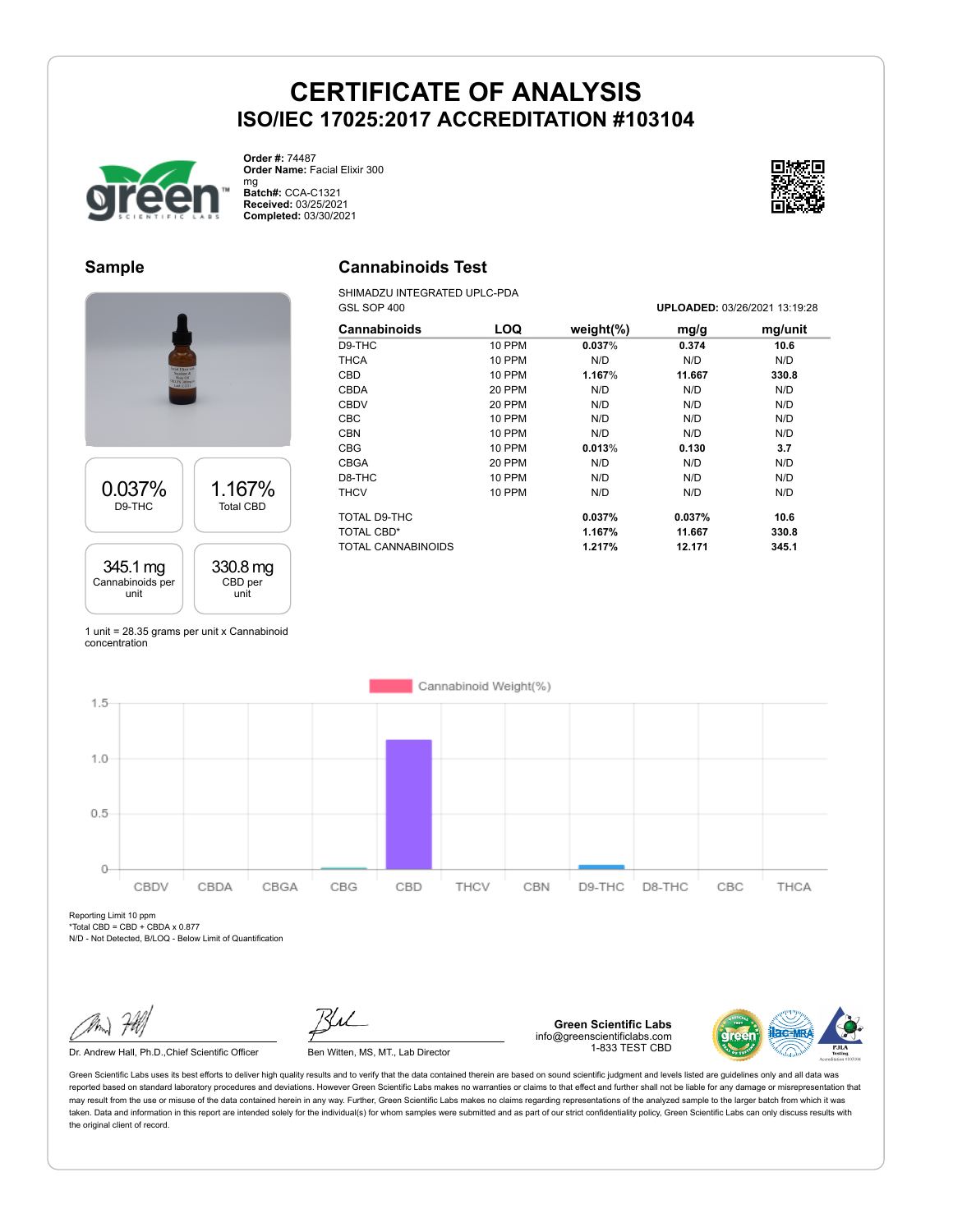

**Order #:** 74487 **Order Name:** Facial Elixir 300 mg **Batch#:** CCA-C1321

**Received:** 03/25/2021 **Completed:** 03/30/2021



### **PESTICIDE ANALYSIS:**

GSL SOP 401 **PREPARED:** 03/25/2021 20:40:38 **UPLOADED:** 03/26/2021 12:22:43

GCMS-MS - Shimadzu GCMS-TQ8040

| <b>Action Level</b><br>(ppm) | <b>Results</b><br>(ppm) | LOQ<br>(ppm) | LOD<br>(ppm) |
|------------------------------|-------------------------|--------------|--------------|
| 0.700                        | N/D                     | 0.003        | 0.001        |
| 0.100                        | N/D                     | 0.003        | 0.001        |
| 0.100                        | N/D                     | 0.003        | 0.001        |
| 0.100                        | N/D                     | 0.003        | 0.001        |
|                              |                         |              |              |

| Pesticide               | <b>Action Level Results LOQ LOD</b> |                         |       |       |
|-------------------------|-------------------------------------|-------------------------|-------|-------|
|                         | (ppm)                               | $(ppm)$ $(ppm)$ $(ppm)$ |       |       |
| CYFLUTHRIN              | 2.000                               | N/D                     | 0.003 | 0.001 |
| <b>CYPERMETHRIN</b>     | 1.000                               | N/D                     | 0.003 | 0.001 |
| PARATHION-METHYL        | 0.100                               | N/D                     | 0.003 | 0.001 |
| PENTACHLORONITROBENZENE | 0.100                               | N/D                     | 0.003 | 0.001 |
|                         |                                     |                         |       |       |

LCMS-MS - Shimadzu LCMS-8060

| <b>Pesticide</b>     | <b>Action Level</b> | <b>Results</b> | LOQ   | LOD   |
|----------------------|---------------------|----------------|-------|-------|
|                      | (ppm)               | (ppm)          | (ppm) | (ppm) |
| <b>ABAMECTIN B1A</b> | 0.100               | N/D            | 0.005 | 0.001 |
| <b>ACEPHATE</b>      | 0.100               | N/D            | 0.001 | 0.001 |
| <b>ACEQUINOCYL</b>   | 0.100               | N/D            | 0.001 | 0.001 |
| <b>ACETAMIPRID</b>   | 0.100               | N/D            | 0.005 | 0.001 |
| <b>ALDICARB</b>      | 0.100               | N/D            | 0.005 | 0.001 |
| <b>AZOXYSTROBIN</b>  | 0.100               | N/D            | 0.001 | 0.001 |
| <b>BIFENAZATE</b>    | 0.100               | N/D            | 0.005 | 0.001 |
| <b>BIFENTHRIN</b>    | 3.000               | N/D            | 0.005 | 0.001 |
| <b>BOSCALID</b>      | 0.100               | N/D            | 0.005 | 0.001 |
| CARBARYL             | 0.500               | N/D            | 0.003 | 0.001 |
| CARBOFURAN           | 0.100               | N/D            | 0.001 | 0.001 |
| CHLORANTRANILIPROLE  | 10.000              | N/D            | 0.005 | 0.005 |
| <b>CHLORPYRIFOS</b>  | 0.100               | N/D            | 0.001 | 0.001 |
| <b>CLOFENTEZINE</b>  | 0.100               | N/D            | 0.001 | 0.001 |
| <b>DAMINOZIDE</b>    | 0.100               | N/D            | 0.005 | 0.001 |
| <b>DIAZINON</b>      | 0.100               | N/D            | 0.001 | 0.001 |
| <b>DICHLORVOS</b>    | 0.100               | N/D            | 0.005 | 0.001 |
| <b>DIMETHOATE</b>    | 0.100               | N/D            | 0.001 | 0.001 |
| <b>DIMETHOMORPH</b>  | 2.000               | N/D            | 0.005 | 0.001 |
| <b>ETHOPROPHOS</b>   | 0.100               | N/D            | 0.001 | 0.001 |
| <b>ETOFENPROX</b>    | 0.100               | N/D            | 0.001 | 0.001 |
| <b>ETOXAZOLE</b>     | 0.100               | N/D            | 0.010 | 0.005 |
| <b>FENHEXAMID</b>    | 0.100               | N/D            | 0.005 | 0.001 |
| <b>FENOXYCARB</b>    | 0.100               | N/D            | 0.005 | 0.001 |
| <b>FENPYROXIMATE</b> | 0.100               | N/D            | 0.001 | 0.001 |
| <b>FIPRONIL</b>      | 0.100               | N/D            | 0.003 | 0.001 |
| <b>FLONICAMID</b>    | 0.100               | N/D            | 0.025 | 0.010 |
| <b>FLUDIOXONIL</b>   | 0.100               | N/D            | 0.003 | 0.001 |
| <b>HEXYTHIAZOX</b>   | 0.100               | N/D            | 0.005 | 0.001 |
| <b>IMAZALIL</b>      | 0.100               | N/D            | 0.005 | 0.001 |

| Pesticide              | <b>Action Level</b> | <b>Results</b> | LOQ   | LOD   |
|------------------------|---------------------|----------------|-------|-------|
|                        | (ppm)               | (ppm)          | (ppm) | (ppm) |
| <b>IMIDACLOPRID</b>    | 5.000               | N/D            | 0.005 | 0.001 |
| <b>KRESOXIM-METHYL</b> | 0.100               | N/D            | 0.010 | 0.005 |
| <b>MALATHION</b>       | 0.500               | N/D            | 0.005 | 0.001 |
| METALAXYL              | 2.000               | N/D            | 0.001 | 0.001 |
| <b>METHIOCARB</b>      | 0.100               | N/D            | 0.005 | 0.001 |
| <b>METHOMYL</b>        | 1.000               | N/D            | 0.001 | 0.001 |
| <b>MEVINPHOS</b>       | 0.100               | N/D            | 0.001 | 0.001 |
| <b>MYCLOBUTANIL</b>    | 0.100               | N/D            | 0.005 | 0.001 |
| <b>NALED</b>           | 0.100               | N/D            | 0.005 | 0.001 |
| OXAMYL                 | 0.500               | N/D            | 0.001 | 0.001 |
| <b>PACLOBUTRAZOL</b>   | 0.100               | N/D            | 0.005 | 0.001 |
| <b>PERMETHRINS</b>     | 0.500               | N/D            | 0.005 | 0.001 |
| <b>PHOSMET</b>         | 0.100               | N/D            | 0.005 | 0.001 |
| PIPERONYL              |                     |                |       |       |
| <b>BUTOXIDE</b>        | 3.000               | N/D            | 0.001 | 0.001 |
| <b>PRALLETHRIN</b>     | 0.100               | N/D            | 0.005 | 0.005 |
| <b>PROPICONAZOLE</b>   | 0.100               | N/D            | 0.010 | 0.005 |
| <b>PROPOXUR</b>        | 0.100               | N/D            | 0.001 | 0.001 |
| <b>PYRETHRINS</b>      |                     | N/D            |       |       |
| (PYRETHRIN I)          | 0.500               |                | 0.005 | 0.005 |
| <b>PYRIDABEN</b>       | 0.100               | N/D            | 0.005 | 0.001 |
| <b>SPINETORAM</b>      | 0.100               | N/D            | 0.001 | 0.001 |
| SPINOSAD               | 0.100               | N/D            | 0.001 | 0.001 |
| <b>SPIROMESIFEN</b>    | 0.100               | N/D            | 0.005 | 0.001 |
| <b>SPIROTETRAMAT</b>   | 0.100               | N/D            | 0.001 | 0.001 |
| SPIROXAMINE            | 0.100               | N/D            | 0.001 | 0.001 |
| <b>TEBUCONAZOLE</b>    | 0.100               | N/D            | 0.005 | 0.001 |
| <b>THIACLOPRID</b>     | 0.100               | N/D            | 0.001 | 0.001 |
| <b>THIAMETHOXAM</b>    | 5.000               | N/D            | 0.001 | 0.001 |
| <b>TRIFLOXYSTROBIN</b> | 0.100               | N/D            | 0.001 | 0.001 |

N/D = Not Detected, A/LOQ = Above LOQ Level, B/LOQ = Below LOQ Level, B/LOD = Below LOD Level

Dr. Andrew Hall, Ph.D., Chief Scientific Officer Ben Witten, MS, MT., Lab Director

**Green Scientific Labs** info@greenscientificlabs.com 1-833 TEST CBD



Green Scientific Labs uses its best efforts to deliver high quality results and to verify that the data contained therein are based on sound scientific judgment and levels listed are guidelines only and all data was reported based on standard laboratory procedures and deviations. However Green Scientific Labs makes no warranties or claims to that effect and further shall not be liable for any damage or misrepresentation that may result from the use or misuse of the data contained herein in any way. Further, Green Scientific Labs makes no claims regarding representations of the analyzed sample to the larger batch from which it was taken. Data and information in this report are intended solely for the individual(s) for whom samples were submitted and as part of our strict confidentiality policy, Green Scientific Labs can only discuss results with the original client of record.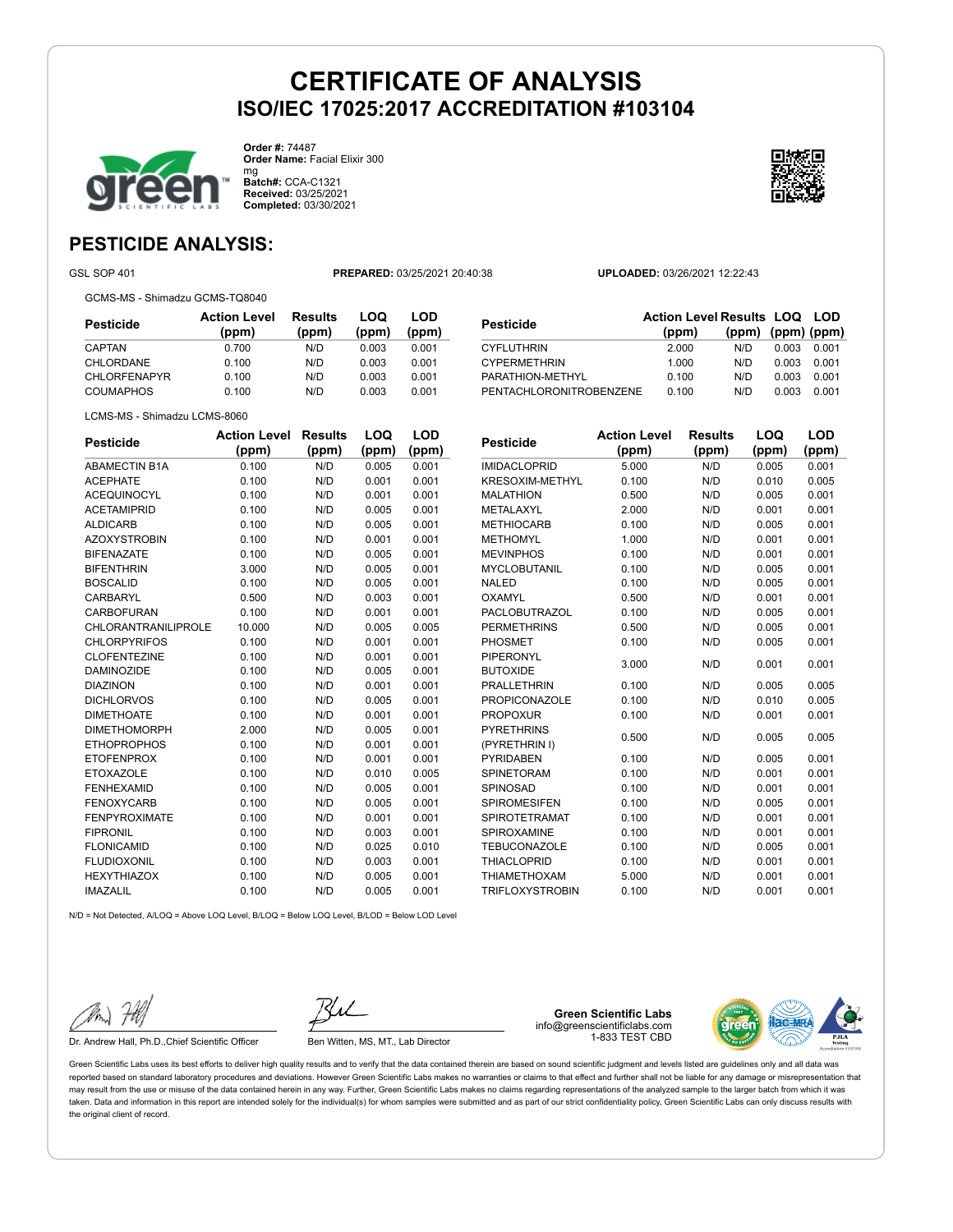

**Order #:** 74487 **Order Name:** Facial Elixir 300 mg

**Batch#:** CCA-C1321 **Received:** 03/25/2021 **Completed:** 03/30/2021



### **RESIDUAL SOLVENTS:**

Headspace GCMS - Shimadzu GCMS QP2020 with HS20

GSL SOP 405 **Prepared:** 03/25/2021 21:32:11 **Uploaded:** 03/26/2021 12:36:05

| <b>Residual Solvent</b>  | <b>Action Level (ppm)</b> | Results (ppm) | LOQ (ppm) | LOD (ppm) |
|--------------------------|---------------------------|---------------|-----------|-----------|
| 1,1-DICHLOROETHENE       | 8                         | N/D           | 0.63      | 0.63      |
| 1,2- DICHLOROETHANE      | $\overline{2}$            | N/D           | 0.12      | 0.02      |
| <b>ACETONE</b>           | 5,000                     | N/D           | 140       | 20        |
| <b>ACETONITRILE</b>      | 410                       | N/D           | 25        | 1         |
| <b>BENZENE</b>           |                           | N/D           |           | 0.5       |
| <b>BUTANE</b>            | 5,000                     | N/D           | 50        | 10        |
| <b>CHLOROFORM</b>        |                           | N/D           |           | 0.5       |
| CIS 1,2-DICHLOROETHENE   | 5                         | N/D           | 0.73      | 0.18      |
| <b>ETHANOL</b>           | 5,000                     | N/D           | 140       | 20        |
| ETHYL ACETATE            | 5,000                     | N/D           | 140       | 20        |
| <b>ETHYL ETHER</b>       | 5,000                     | N/D           | 140       | 20        |
| ETHYLENE OXIDE           |                           | N/D           | $\Omega$  | 0         |
| <b>ISOPROPYL ALCOHOL</b> | 5,000                     | N/D           | 140       | 20        |
| <b>METHANOL</b>          | 3,000                     | N/D           | 100       | 20        |
| METHYLENE CHLORIDE       | 125                       | N/D           | 0.15      | 0.15      |
| N-HEPTANE                | 5,000                     | N/D           | 140       | 20        |
| N-HEXANE                 | 290                       | N/D           | 18        | 10        |
| <b>PENTANE</b>           | 5,000                     | N/D           | 140       | 20        |
| <b>PROPANE</b>           | 5,000                     | N/D           | 20        |           |
| <b>TOLUENE</b>           | 890                       | N/D           | 53        |           |
| TRANS 1,2-DICHLOROETHENE | 5                         | N/D           | 0.73      | 0.18      |
| <b>TRICHLOROETHENE</b>   |                           | N/D           |           | 0.5       |
| <b>XYLENES</b>           | 150                       | N/D           | 130       | 20        |

Dr. Andrew Hall, Ph.D., Chief Scientific Officer Ben Witten, MS, MT., Lab Director

**Green Scientific Labs** info@greenscientificlabs.com 1-833 TEST CBD



Green Scientific Labs uses its best efforts to deliver high quality results and to verify that the data contained therein are based on sound scientific judgment and levels listed are guidelines only and all data was reported based on standard laboratory procedures and deviations. However Green Scientific Labs makes no warranties or claims to that effect and further shall not be liable for any damage or misrepresentation that may result from the use or misuse of the data contained herein in any way. Further, Green Scientific Labs makes no claims regarding representations of the analyzed sample to the larger batch from which it was taken. Data and information in this report are intended solely for the individual(s) for whom samples were submitted and as part of our strict confidentiality policy, Green Scientific Labs can only discuss results with the original client of record.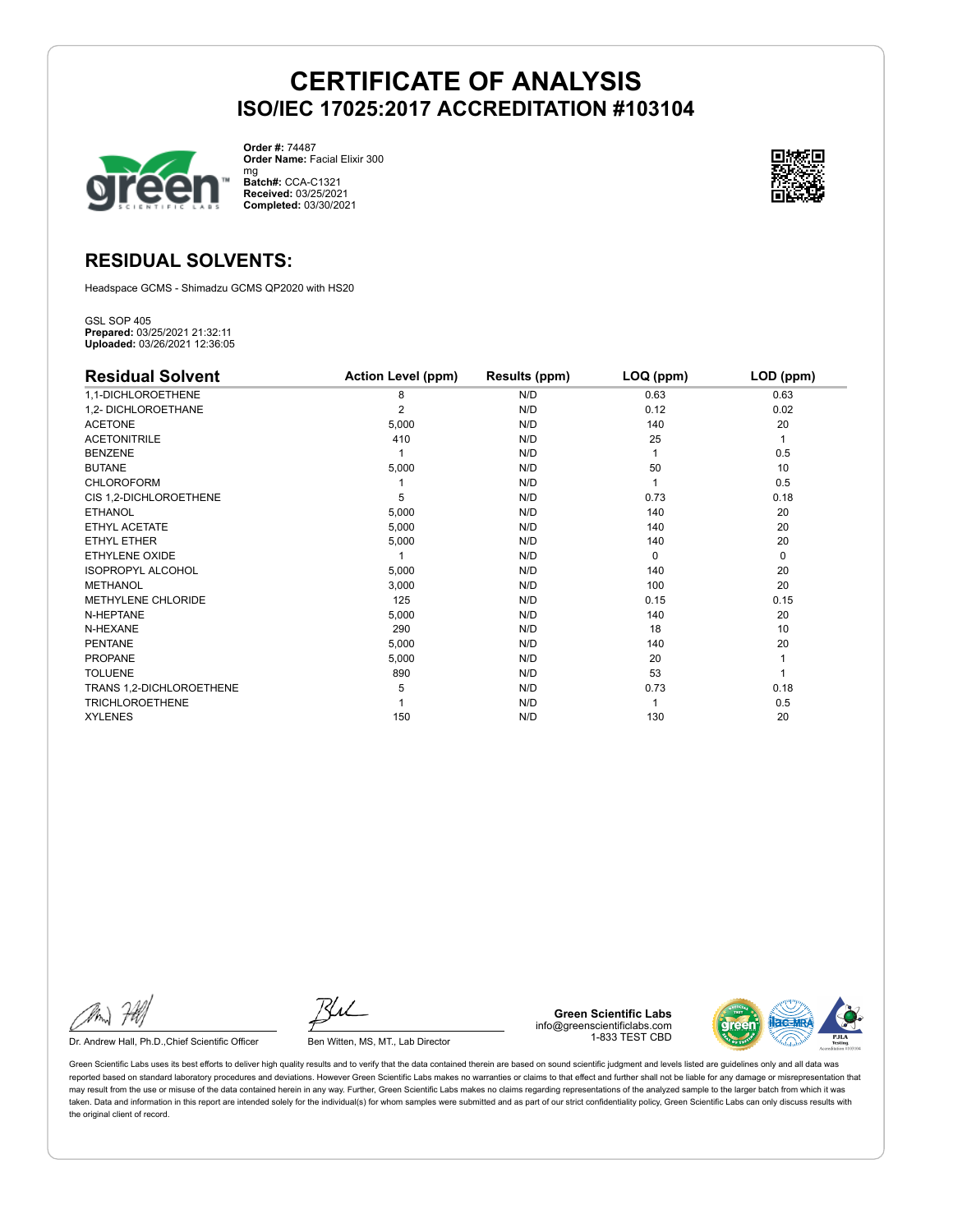**Microbial Analysis** GSL SOP 406 **Uploaded:** 03/29/2021 21:12:21



**Order #:** 74487 **Order Name:** Facial Elixir 300 mg

**Batch#:** CCA-C1321 **Received:** 03/25/2021 **Completed:** 03/30/2021



### **Microbial Analysis:**

fa PCR - Agilent AriaMX

**MICROBIAL ANALYSIS:**

PCR - Agilent AriaMX

| Test                        | <b>SOP</b> | <b>Test Method</b> | <b>Device Used</b> | <b>LOD</b>                          | <b>Allowable</b><br>Criteria  | <b>Actual Result Pass/Fail</b> |             |
|-----------------------------|------------|--------------------|--------------------|-------------------------------------|-------------------------------|--------------------------------|-------------|
| ASPERGILLUS FUMIGATUS***    | 406.01     | USP 61/62+         | <b>ARIAMX PCR</b>  | 1 CFU/G**                           | DETECT/NOT<br><b>DETECTED</b> | <b>NOT DETECTED</b>            | <b>PASS</b> |
| ASPERGILLUS TERREUS***      | 406.01     | USP 61/62+         | <b>ARIAMX PCR</b>  | 1 CFU/G**                           | DETECT/NOT<br><b>DETECTED</b> | NOT DETECTED                   | <b>PASS</b> |
| ASPERGILLUS FLAVUS***       | 406.01     | USP 61/62+         | <b>ARIAMX PCR</b>  | 1 CFU/G**                           | DETECT/NOT<br><b>DETECTED</b> | NOT DETECTED                   | <b>PASS</b> |
| <b>ASPERGILLUS NIGER***</b> | 406.01     | USP 61/62+         | <b>ARIAMX PCR</b>  | 1 CFU/G**                           | DETECT/NOT<br><b>DETECTED</b> | NOT DETECTED                   | <b>PASS</b> |
| STEC E. COLI*               | 406.01     | USP 61/62+         | <b>ARIAMX PCR</b>  | 1 CFU/G**                           | DETECT/NOT<br><b>DETECTED</b> | NOT DETECTED                   | <b>PASS</b> |
| SALMONELLA*                 | 406.01     | USP 61/62+         | <b>ARIAMX PCR</b>  | 1 CFU/G**                           | DETECT/NOT<br><b>DETECTED</b> | <b>NOT DETECTED</b>            | <b>PASS</b> |
| TOTAL YEAST AND MOLD        | 406.01     | USP 61/62+         | <b>ARIAMX PCR</b>  | CFU/G BY<br><b>SAMPLE</b><br>TYPE** | 1.000 CFU/G                   | NOT DETECTED                   | <b>PASS</b> |
| AEROBIC BACTERIA COUNT      | 406.01     | USP 61/62+         | <b>ARIAMX PCR</b>  | CFU/G BY<br><b>SAMPLE</b><br>TYPE** | 10,000 CFU/G                  | NOT DETECTED                   | <b>PASS</b> |
| <b>ENTEROBACTERIACEAE</b>   | 406.01     | USP 61/62+         | <b>ARIAMX PCR</b>  | CFU/G BY<br><b>SAMPLE</b><br>TYPE** | <b>100 CFU/G</b>              | NOT DETECTED                   | <b>PASS</b> |
| <b>COLIFORM</b>             | 406.01     | USP 61/62+         | <b>ARIAMX PCR</b>  | CFU/G BY<br><b>SAMPLE</b><br>TYPE** | <b>100 CFU/G</b>              | NOT DETECTED                   | <b>PASS</b> |

† USP 61 (enumeration of bacteria TAC, TYM, and ENT/Coliform), USP 62 (identifying specific species E.coli Aspergillus etc)

\* STEC and Salmonella run as Multiplex

\*\* CFU/g Calculation based on MIP/Extract matrix \*\*\* Flavus = 2 Copies of DNA / Fumigatis = 2 Copies of DNA Niger = 20 Copies of DNA / Terrus = 10 copies of DNA

Dr. Andrew Hall, Ph.D., Chief Scientific Officer Ben Witten, MS, MT., Lab Director

**Green Scientific Labs** info@greenscientificlabs.com 1-833 TEST CBD



Green Scientific Labs uses its best efforts to deliver high quality results and to verify that the data contained therein are based on sound scientific judgment and levels listed are guidelines only and all data was reported based on standard laboratory procedures and deviations. However Green Scientific Labs makes no warranties or claims to that effect and further shall not be liable for any damage or misrepresentation that may result from the use or misuse of the data contained herein in any way. Further, Green Scientific Labs makes no claims regarding representations of the analyzed sample to the larger batch from which it was taken. Data and information in this report are intended solely for the individual(s) for whom samples were submitted and as part of our strict confidentiality policy, Green Scientific Labs can only discuss results with the original client of record.